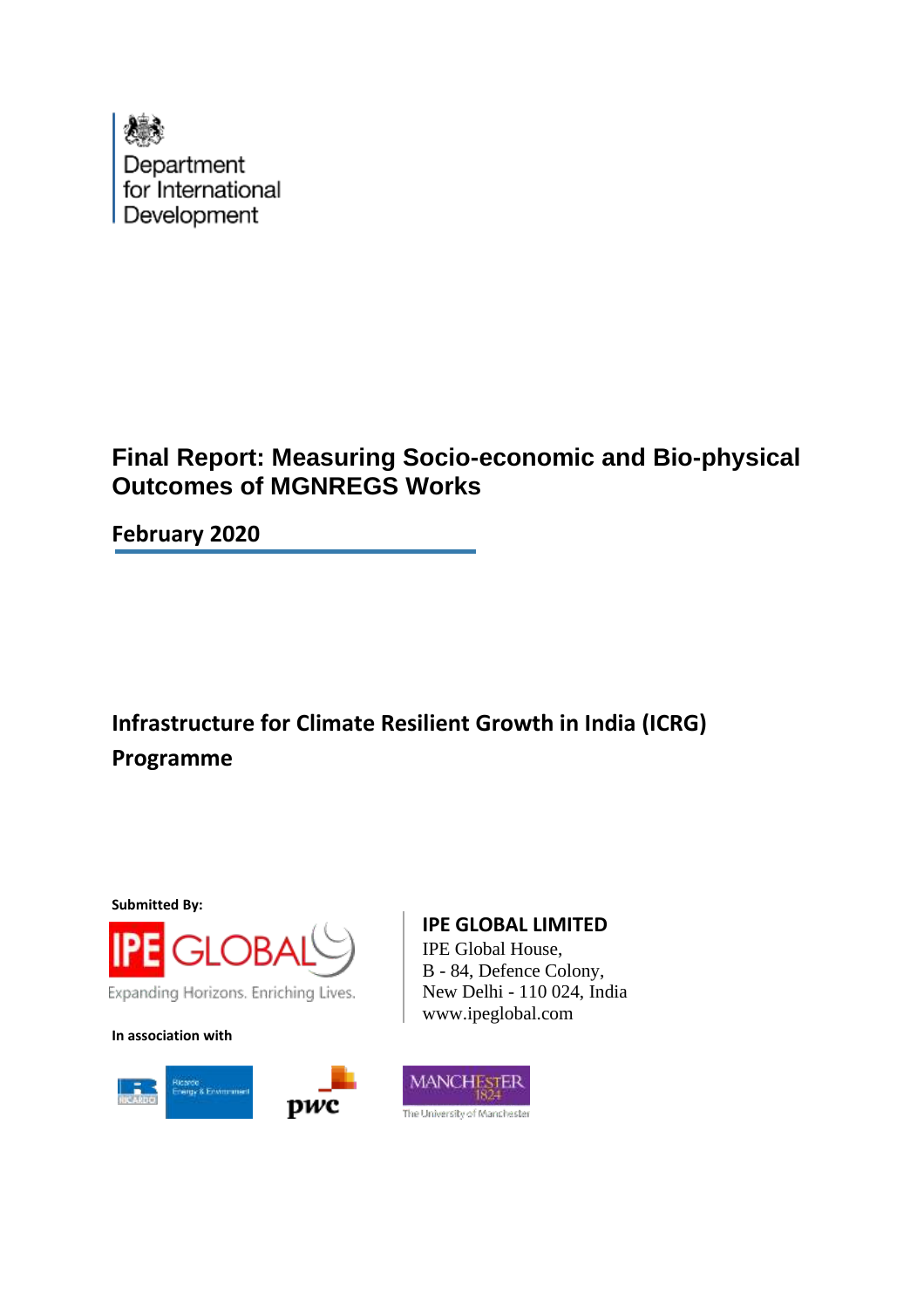### **Table of Contents**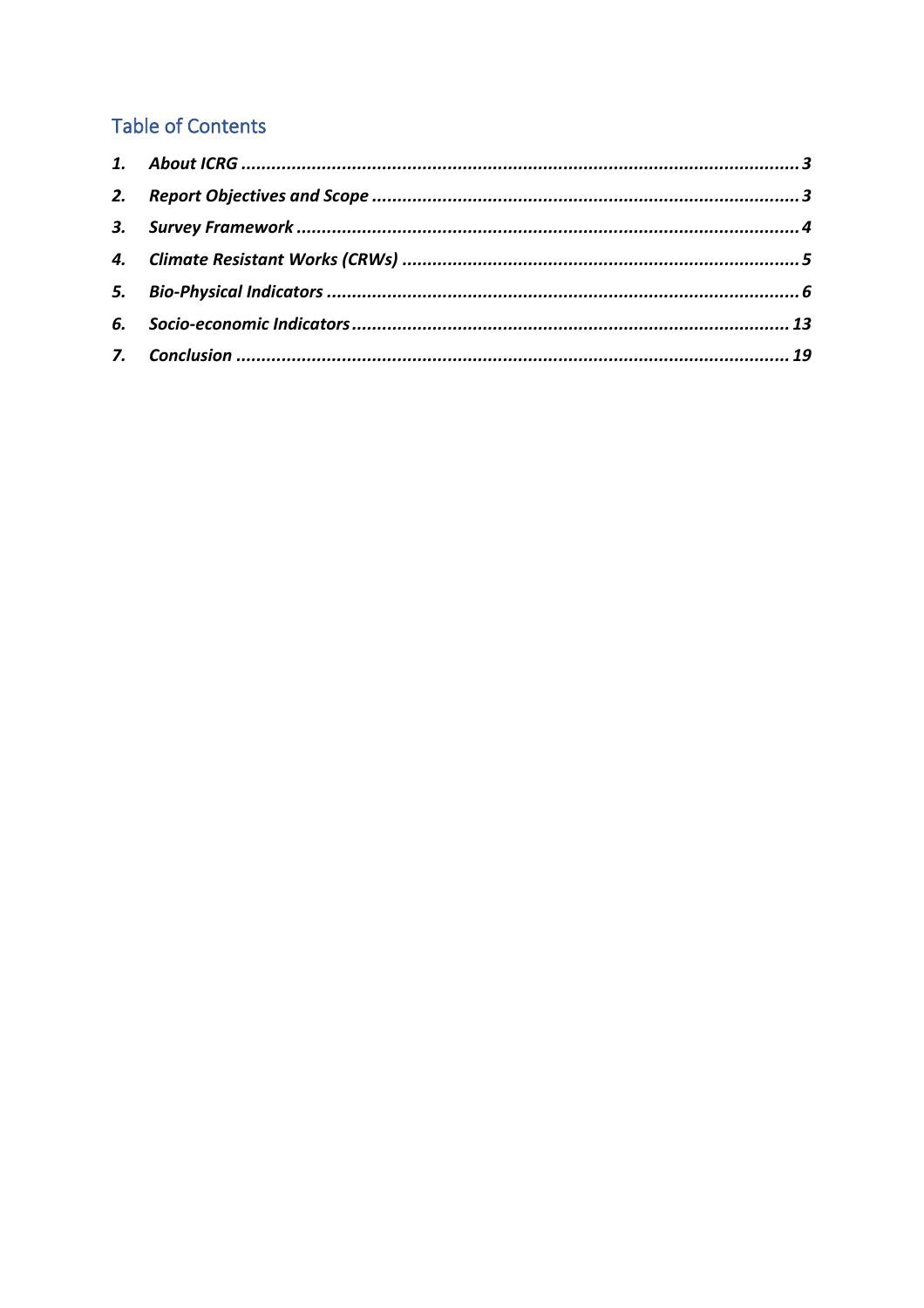### <span id="page-2-0"></span>1. About ICRG

Infrastructure for Climate Resilient Growth (ICRG) programme aims at demonstrating adaptation and strengthening the resilience and livelihood security of the rural poor in India, by supporting construction of better quality and more productive infrastructure under the Mahatma Gandhi National Rural Employment Guarantee Scheme (MGNREGS) - the world's largest government funded social protection programme. MGNREGS guarantees 100 days of unskilled wage labor on demand from the poor during lean agriculture time. The programme targets some of the poorest and most vulnerable people in the states of Bihar, Odisha and Chhattisgarh especially poor women, improving their resilience to climate induced adverse agriculture seasons and making their livelihoods more secure.

The Technical Assistance being provided at national and state levels focusses on generating evidence to:

- **Strengthen the capacity of the administrative and technical staff** in the state governments (Bihar, Odisha and Chhattisgarh) and local implementation agencies to better plan, build and monitor the construction of physical assets under MGNREGS
- **Building a stronger policy focus** on the design and implementation of infrastructure under MGNREGS
- **Strengthening MGNREGS systems and processes** to ensure better delivery, including the development of innovative, especially IT based, tools
- **Improving the evidence base** on how better physical assets can support livelihoods that are more resilient to flood, drought and high temperature

### <span id="page-2-1"></span>2. Report Objectives and Scope

Several studies point out that MGNREGA works address the underlying causes of vulnerability, such as lack of irrigation, decrease in forest cover, poverty and marginalization, and contribute to enhancing the resilience of communities that depend on such works. Despite this, the MGNREGA monitoring and information system currently does not capture these benefits accruing from the works. It merely measures inputs and outputs such as person days generated, number of assets created, expenditure etc.

The ICRG programme developed an M&E framework and implemented it on-ground to derive outcome level evidence base and demonstrate how the MGNREGA programme improves socioeconomic well-being of people, and simultaneously improves bio-physical parameters of their local area.

The M&E Framework developed under the ICRG programme in mid-2017 was executed in 2018 for climate resilient works (CRWs) till 2017-18 and again to collect baseline data and benchmark the outcomes – socio-economic and bio-physical. The framework was subsequently re-administered in 2019 to establish a comparison with the previous data and draw some inferences on whether the proposed framework could be a tool to measure resilience outcomes.

The comparisons indicate that there is merit in the framework and methodology and focus now needs to move to deciding on how such an impact assessment design could be scaled up for successful adoption by Ministry of Rural Development, across the country.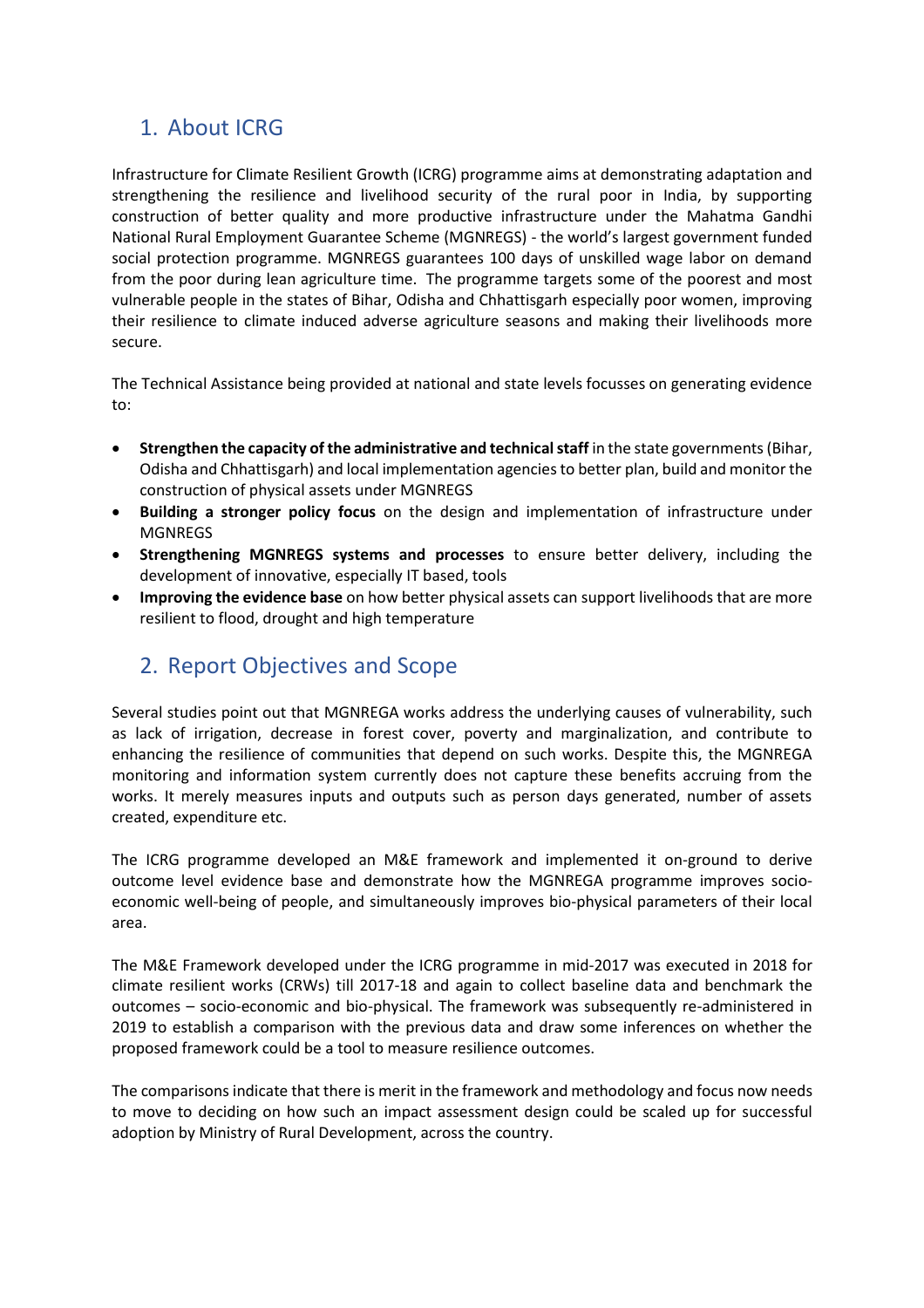The following table summarises the expected outcomes from the different types of works included as a CRW:

| <b>CRW - MGNREGA Works</b>                                                                        | Economy                                                                                                  | Durability                                                 | <b>Outcome/Productivity</b>                                                                                                                                                                  |
|---------------------------------------------------------------------------------------------------|----------------------------------------------------------------------------------------------------------|------------------------------------------------------------|----------------------------------------------------------------------------------------------------------------------------------------------------------------------------------------------|
| Water conservation and<br>water<br>harvesting works                                               | of<br>Cost<br>construction<br>per<br>unit of storage of<br>water/unit<br>area<br>benefitted              | Pucca work:<br>$15-25$ years<br>Kaccha work:<br>5-10 years | • Number of wells recharged<br>• Area brought under irrigation<br>• Cropping intensity<br>• Increase in production<br>• Increase<br>groundwater<br>in<br>level/table<br>• Change in land use |
| Afforestation and tree plantation                                                                 | Cost<br>unit<br>per<br>area/plant till the<br>tree grows (3-4<br>years)                                  | Afforestation<br>trees, 15-25<br>years                     | • Economic (fodder, fruits etc.)<br>• Plant survival rate<br>• Carbon content                                                                                                                |
| Irrigation canal including micro and<br>minor irrigation                                          | Cost per unit area<br>brought<br>under<br>irrigation                                                     | $15-25$ years                                              | · Increase in productivity in a<br>year by taking number of<br>crops in a year                                                                                                               |
| Irrigation<br>a)<br>facility/horticulture/plantation<br>bunding/land<br>b)<br>Farm<br>development | Cost per unit area<br>brought<br>under<br>irrigation/plant till<br>its productive/unit<br>area developed | 15<br>$-25$<br>a)<br>years<br>$10 - 15$<br>b)<br>years     | under<br>$\bullet$ Area<br>covered<br>irrigation/plantation/land<br>development<br>• Increase in productivity in a<br>year by taking number of<br>crops in a year                            |
| Renovation/repair of traditional<br>water bodies including de-silting of<br>tanks                 | Cost<br>per<br>unit<br>increase in storage<br>capacity<br>of<br>water/silt<br>removed                    | $10-15$ years                                              | · Increase in storage capacity<br>of water<br>• Increase in groundwater table                                                                                                                |
| Flood control and flood protection<br>works                                                       | Cost per unit area<br>developed                                                                          | $10-15$ years                                              | • Area developed<br>· Increase in productivity per<br>annum                                                                                                                                  |
| Land development                                                                                  | Cost per unit area<br>developed                                                                          | $15-25$ years                                              | • Area developed<br>productivity<br>• Increase<br>in<br>/annum                                                                                                                               |

### <span id="page-3-0"></span>3. Survey Framework

The bio-physical and socio-economic survey formats were administered twice:

- 1. In July 2018 to capture production and productivity patters in the previous cropping seasons – Kharif (July to October 2017); Rabi (October 2017 to March 2018) and Zaid (March to June 2018) at CRW sites of 2016-17 and 2017-18.
- 2. In October November 2019 where production and productivity in the previous cropping seasons from Kharif, Rabi and Zaid in 2018-19 were captured.

The survey was carried out with the farmers at the 432 CRW sites that were identified in 2017-18.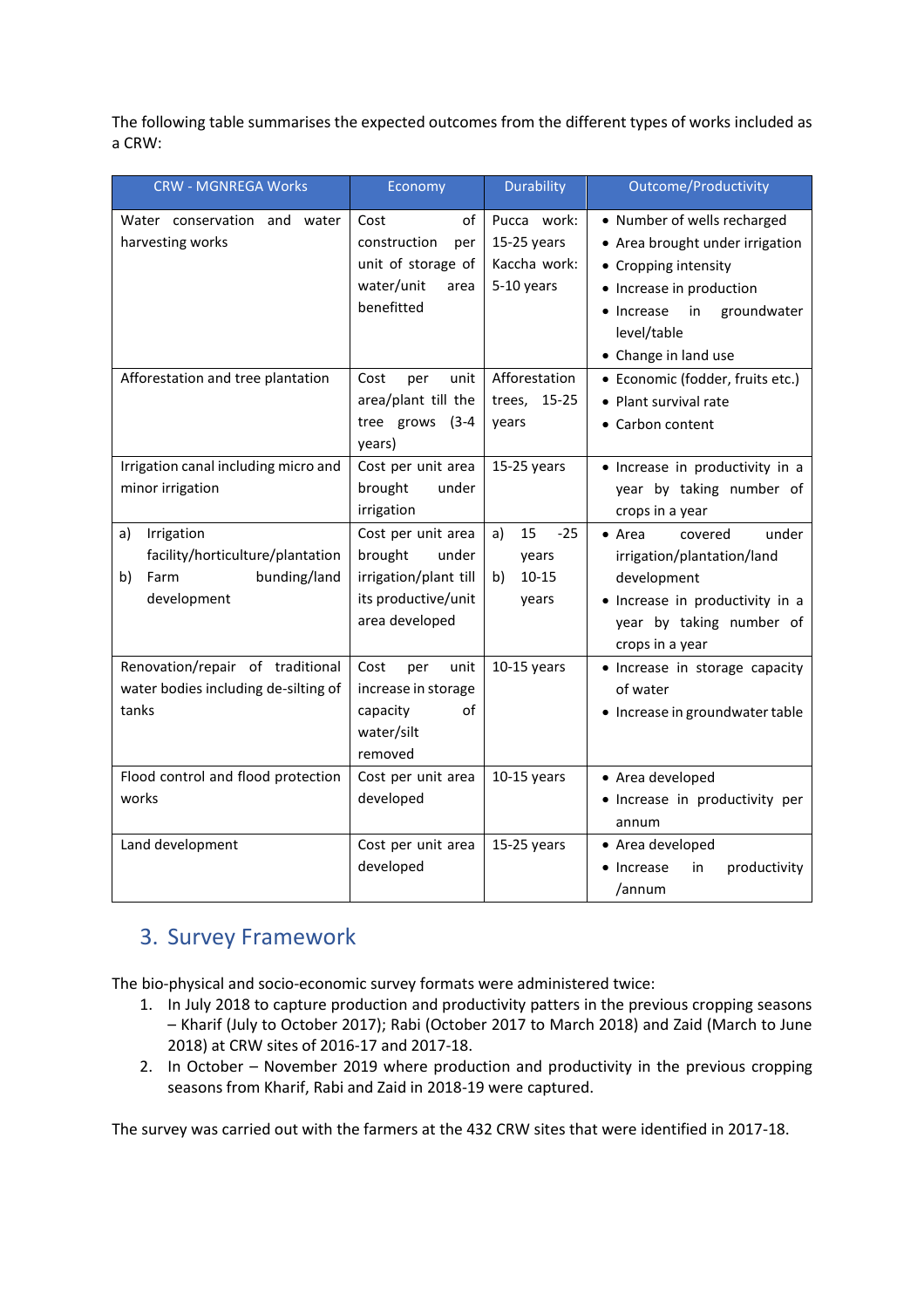- a. Sample size: 14757 households were expected to directly benefit from the 432 sites that were identified since 2016 in all three states. With 99% confidence interval and 2.5% margin of error required sample size is 2399.
- b. Sample: 9 farmers in Bihar, 5 in Odisha and 2 farmers in Chhattisgarh were interviewed at each of 432 work sites.
- c. Sample frame: sample frame consisted of list of beneficiaries and their land holdings in the command area of the proposed CRW. Farmers selected were those with small and marginal land holdings via random number generation.
- d. Surveyor and survey execution: the survey was conducted by the Block Community Mobilizers.

This report presents the findings of the surveys. The analysis of the survey on plantations is limited only to October-November 2019 because this information was not collected at the baseline survey. At that time the number of plantation works was limited, and this was not a statistically significant sample for benchmarking.

### <span id="page-4-0"></span>4. Climate Resistant Works (CRWs)

Climate Resistant Works (CRWs) as defined under ICRG are a composite of works with a main structure and a host of ancillary works. The ICRG programme's premise is that construction of these works in the proposed phases and as per the design will contribute to improving resilience. The details of the CRWs in each of the states is as follows.

There were 233 Land Development  $\blacksquare$  2 Re-excavation of Pyne  $\blacksquare$  3 CRWs constructed in Renovation of Pond  $\blacksquare$  2 **Bihar** where the Renovation of Earthern Bund 1 4 preference was for Repair of Embankment 11 Repair of Inlet/Outlet 11 de-siltation of the Repair of Earthen Bund  $\blacksquare$ traditional water Plantation **n** - 21 conservation and De-siltation of Pyne & Plantation # 3 distribution systems De-siltation of Pyne  $+$  Land Development  $\blacksquare$  3 Desiltation of Pyne & Community Pond 图 3 – the ahar-pyne.Di-siltation of Ahar  $19$ Di-siltation of Pyne  $152$ Desiltation of Community Pond 74 Construction of Checkdam & Pyne Di-siltaltion  $\blacksquare$ Construction of Individual Pond # 3 Construction of Check Dam 8 Construction of Earthen Bund 13 Construction of Community Pond  $125$ Construction of Pond with Irrigation Channel  $\blacksquare$  2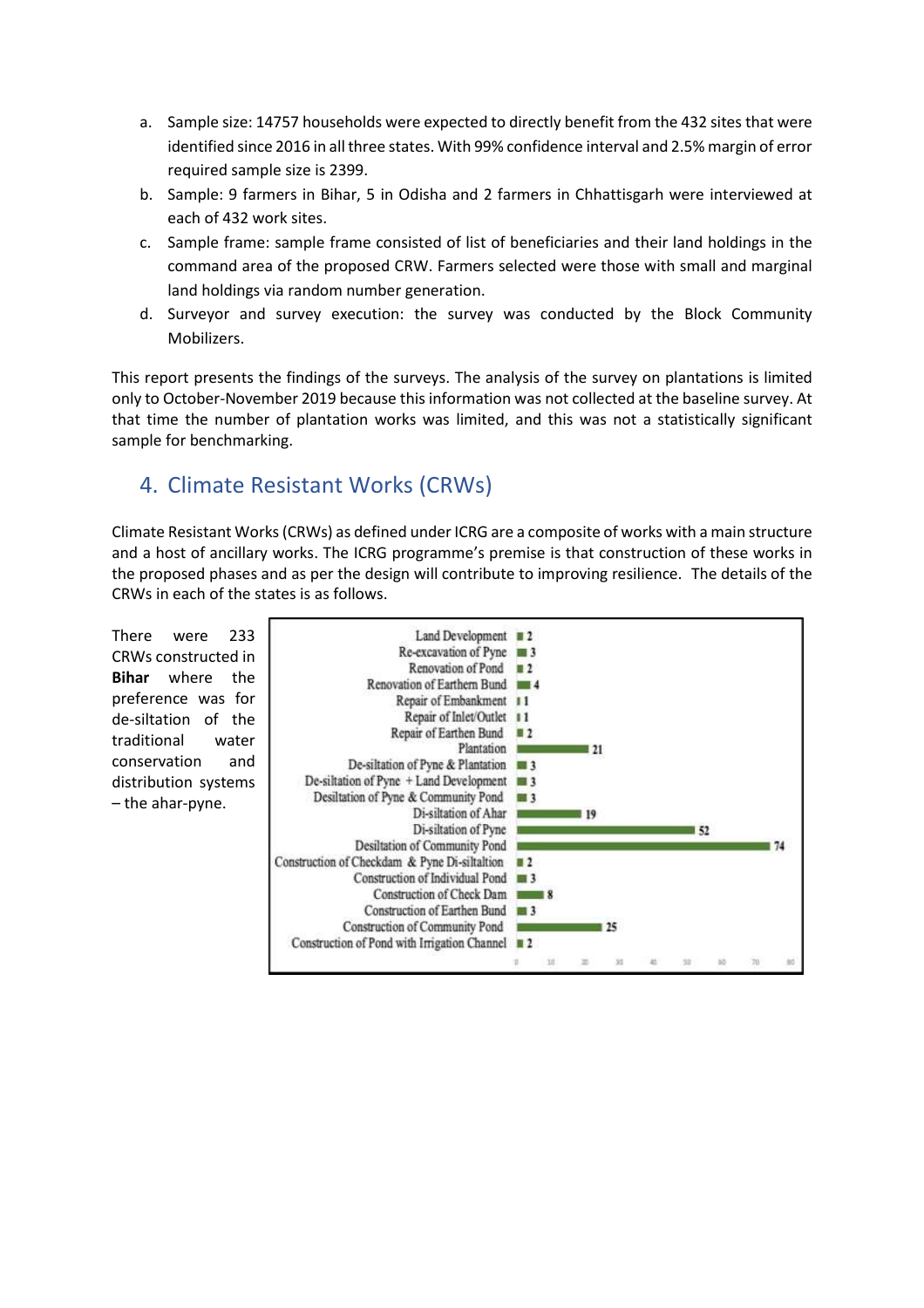In **Chhattisgarh**, 130 CRWs were constructed with a preference for farm ponds.



In Odisha, 166 CRWs were constructed with a preference for renovation of water harvesting structures and tanks.



### <span id="page-5-0"></span>5. Bio-Physical Indicators

#### **A. Dug well data analysis**

The Dug Well readings were collected during the pre-monsoon and post-monsoon phases to understand the impact of CRWs on water levels in wells. States have taken 4 -5 readings. The chart below compares the status of dug well water levels across the states.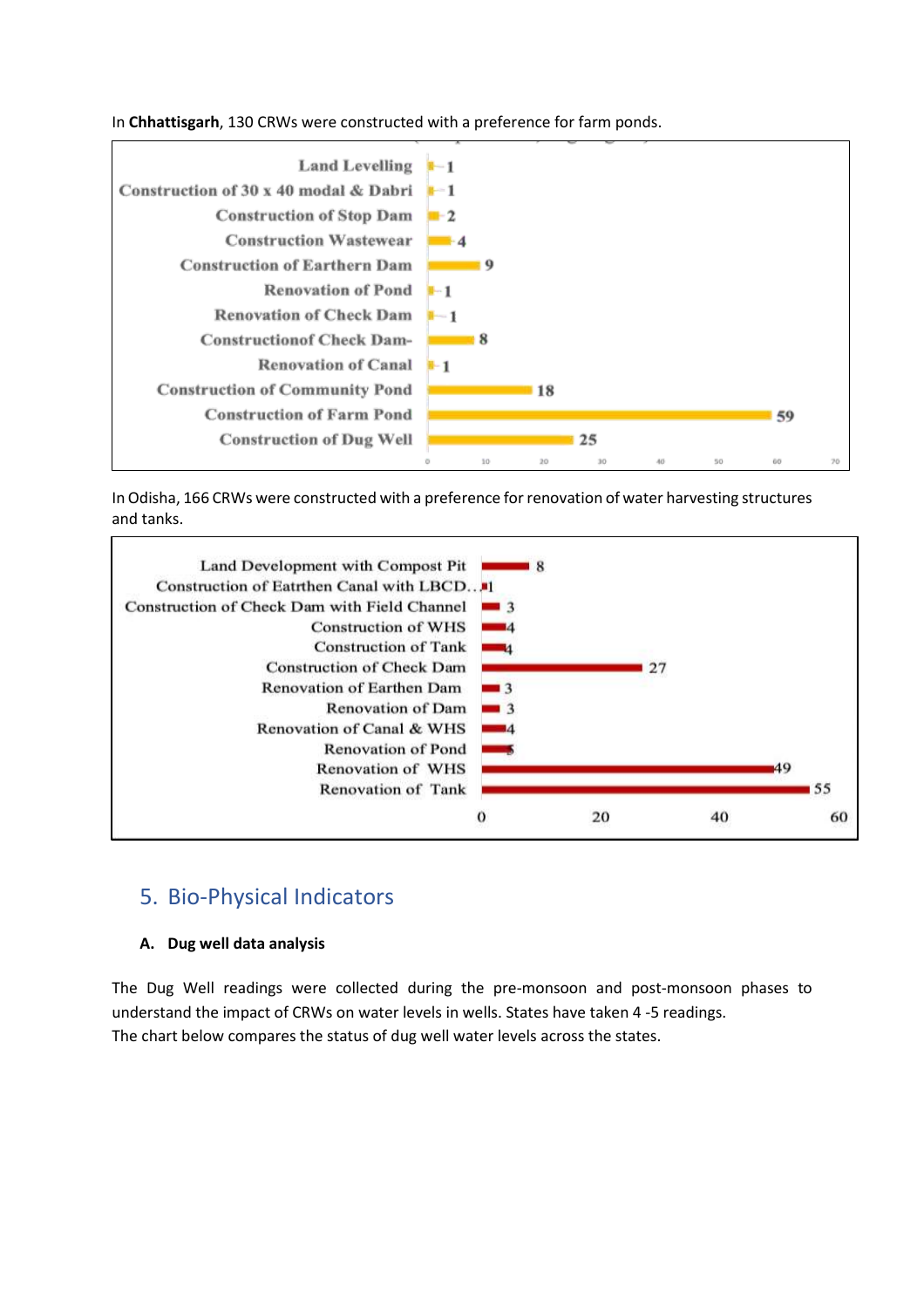

In 2019, following the construction of CRWs, water level readings were collected for 89 Blocks in 22 Districts of the 3 States. **In Bihar**, data was collected from 230 dug wells in the vicinity of the CRW in 32 Blocks. Readings were taken from wells at an average distance of 226 m from a CRW.



The inferences from the analysis of the data for the state shows the following:

■ Compared to the average water level recorded in the Baseline (2018) at 7.06m, survey done in 2019 records levels at 7.93m – an increase of 0.87m. Although there has been an increase in the water level (on an average) there are inter-district variations.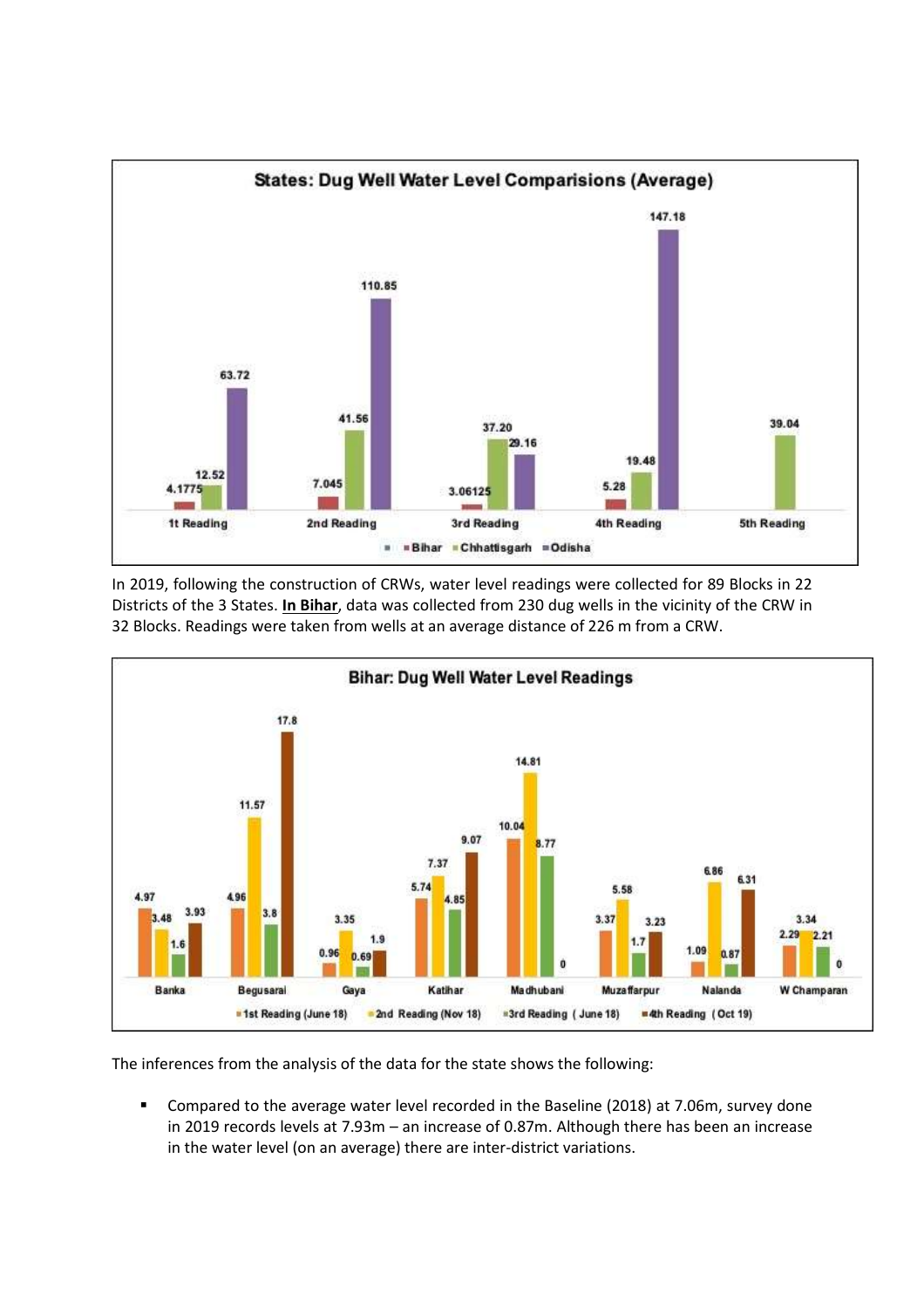- Droughts we witnessed in Banka, Gaya and parts of Nalanda. While the state government declared measures to combat the situation, the timing of the survey was such that the impacts of these measures were yet to be perceived. However, the survey had to be done at the specified time in order to maintain consistency therefore, there are abrupt trends in water levels recorded in these districts.
- **■** In Madhubani and W. Champaran districts, no new works were started as per the order of the District Magistrate therefore, the 4<sup>th</sup> reading is recorded as '0'.
- Districts in S. Bihar Gaya and Nalanda are witnessing a shift in rainfall patterns with very long dry spells in September-October and heavy rainfall in November-December. In the last two years, about 30% of the volume of rainfall in these districts was in November-December. The readings for this survey were taken in October to maintain consistency and this is another factor for the lower water levels.

**In Chhattisgarh**, data was collected from 93 dug wells in 30 Blocks. Readings were taken at an average distance of 250m from the CRW.



The inferences from the analysis of the data for the state shows the following:

- Increase in water levels were noted in 58 wells of the 93 surveyed. Recharge of dug wells depends on several factors – soil type, geology and land use pattern. Thus, the scope of recharge varies. About 53% dug wells in the vicinity of CRWs recorded a positive change in water levels compared to the pre-monsoon readings; water levels remained unchanged in 21% wells. The CRWs contributed to checking the decline in water levels in wells at two-thirds of the sites in the 30 Blocks.
- Water levels increased in 62% dug wells in the post monsoon this indicates that CRWs supported farmer's capacity for protective irrigation during kharif and scope for cultivation of rabi crop.
- About one third of dug well recorded declined or no change in water availability in the post monsoon season. On cross checking with farmers, it was found that in most cases, farmers used water for protective irrigation and increasing the intensity of crop during kharif. For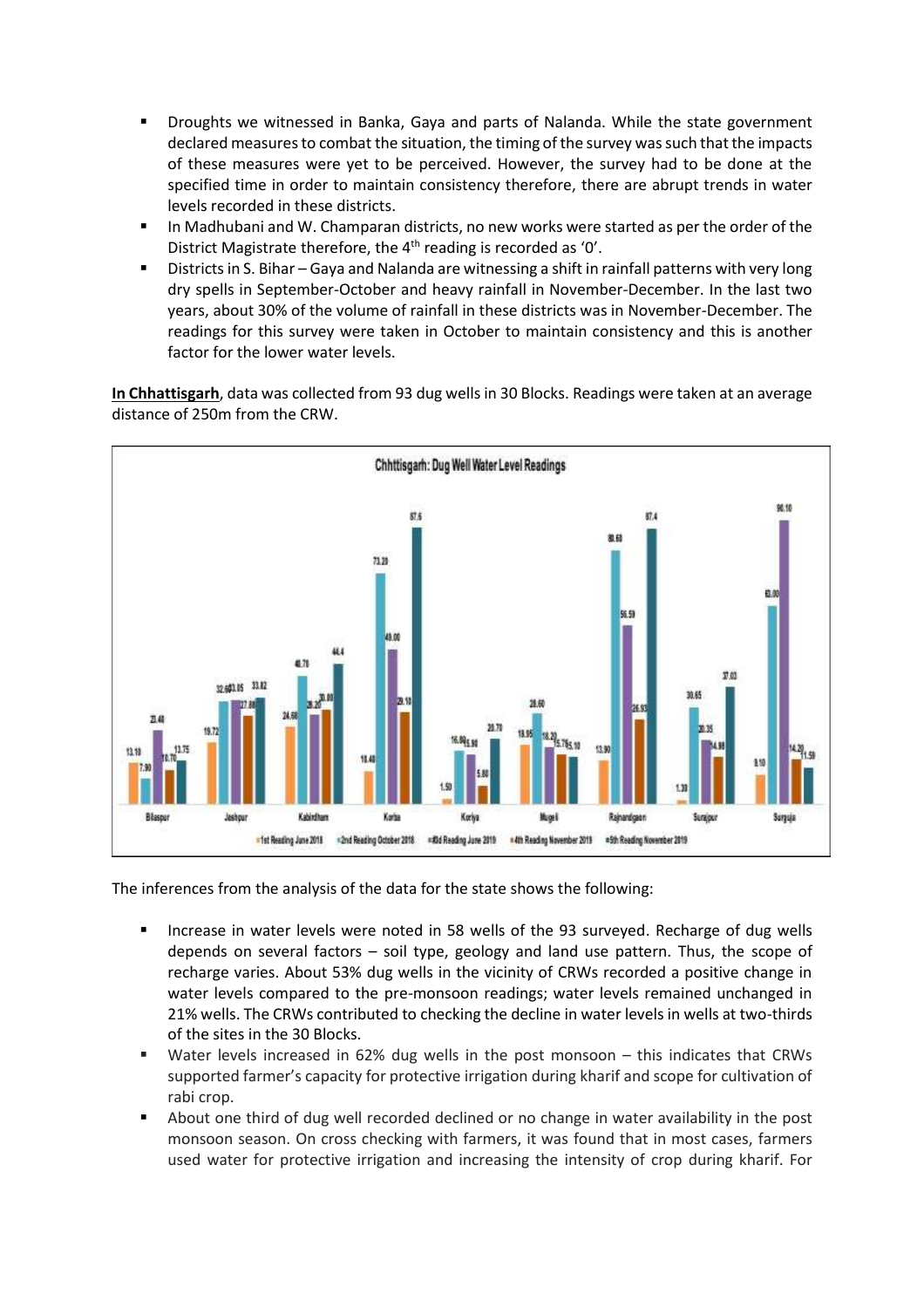example, in Masturi block of Bilaspur, there was a localised drought situation and farmers used the dug well extensively for protective irrigation to save the paddy crop.

**■** In Surguja, the lower water levels recorded in the  $4<sup>th</sup>$  and  $5<sup>th</sup>$  readings could indicate that there was heavy use of water from the wells for protective irrigation for kharif and preparation for rabi crop.

**In Odisha**, data was collected from 168 wells in the vicinity of CRWs in 28 Blocks. Wells located at an average distance of 344m from a CRW were considered.



The inferences from the analysis of the data for the state shows the following:

| Depth of water level  |               | Before CRW    | After CRW     |               |  |
|-----------------------|---------------|---------------|---------------|---------------|--|
| Season                | Pre- monsoon  | Post-monsoon  | Pre-monsoon   | Post-monsoon  |  |
|                       | $1st$ Reading | $2nd$ Reading | $3rd$ Reading | $4th$ Reading |  |
| Water Level in Metres | 1.41          | 3.42          | 1.62          | 4.84          |  |

As is seen from the table, there has been a substantial increase in water levels since the construction of CRWs.

- 60% of the dug wells surveyed recorded an increase in water level by 1-2m; 4% showed an increase above 2 m but about 32% of the dug wells surveyed showed fluctuating water levels that were an outcome of the wider climate conditions prevailing at the time of the survey.
- **■** Inter-district comparisons show a remarkable increase in water levels in the districts of Mayurbhanj, Keonjhar and Nuapada.

#### **B. Plantation**

The analysis of the plantation data will help in understanding the improvement in carbon sequestration to mitigate climate change and its adverse impact on several other parameters such as, water retention in the soil, prevention of soil erosion, rainfall and improvements in the livelihoods of communities. This report considers consolidated plantation to calculate carbon sequestration using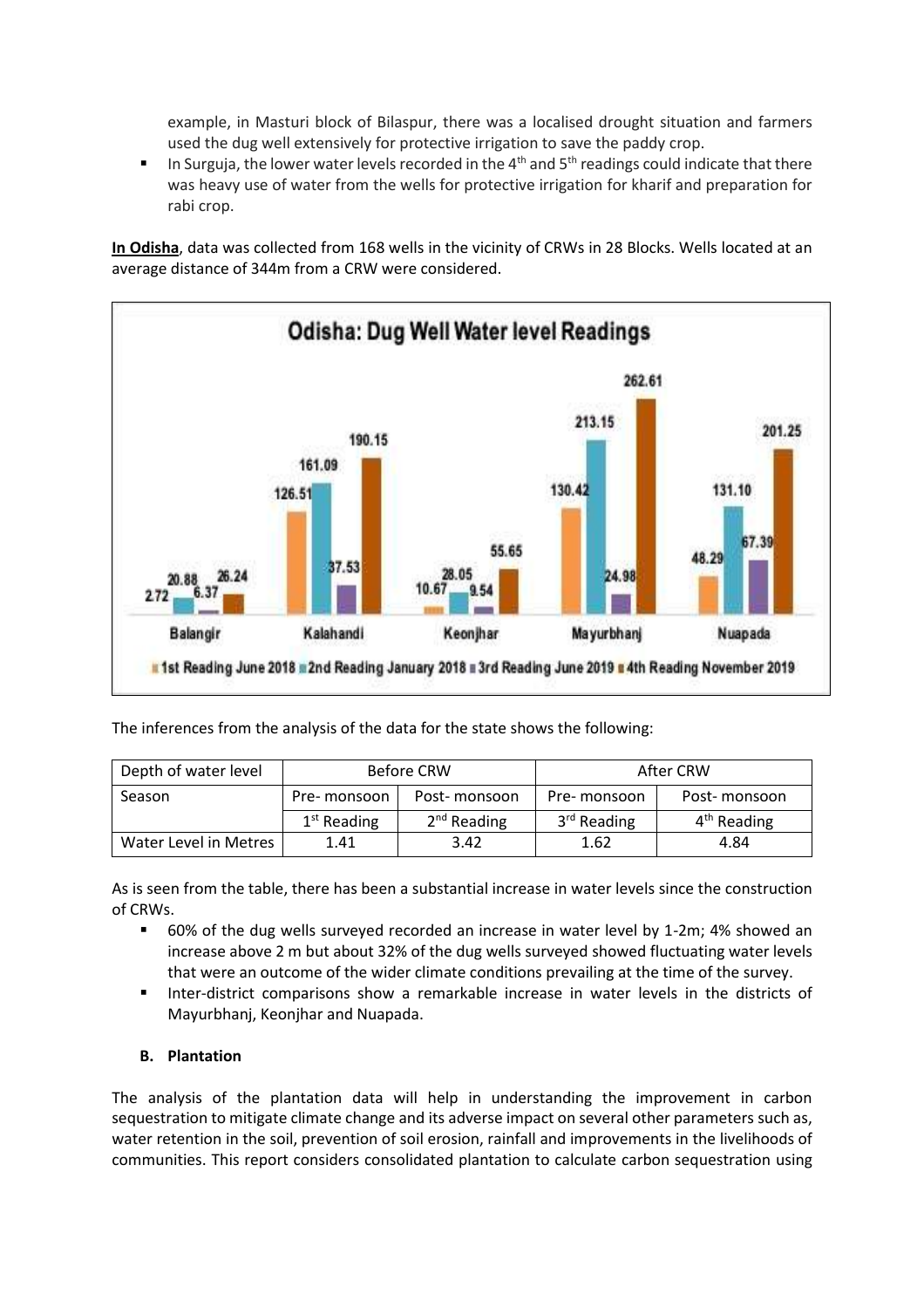the formula developed by Dhandet et.al; 2003 i.e. total saplings X 39.21 = carbon sequestered (in pounds).

**In Bihar**, plantations were undertaken in 2017 and 2018 in 5 districts and 11 blocks. The varieties included teak and fruits. The details are as seen in the table.

| No.                | Variety  | <b>Total Saplings Planted</b> |
|--------------------|----------|-------------------------------|
|                    |          |                               |
|                    |          |                               |
| Year 2017          |          |                               |
| 1.                 | Mahogany | 50                            |
| 2.                 | Gammar   | 50                            |
| 3.                 | Shagwan  | 50                            |
| 4.                 | Sheesham | 50                            |
| Total              | 5        | 1000                          |
| <b>Year 2018</b>   |          |                               |
| 5.                 | Mahogany | 200                           |
| 6.                 | Gammar   | 400                           |
| 7.                 | Shagwan  | 1300                          |
| 8.                 | Sheesham | 500                           |
| 9.                 | Chatvan  | 100                           |
| 10.                | Gauva    | 300                           |
| 11.                | Mango    | 200                           |
| 12.                | Arjun    | 500                           |
| 13.                | Poplar   | 200                           |
| 14.                | Kadam    | 900                           |
| Total              | 10       | 4600                          |
| <b>Grand Total</b> |          | 5600                          |

The district-wise details are shown in the pie graphs.

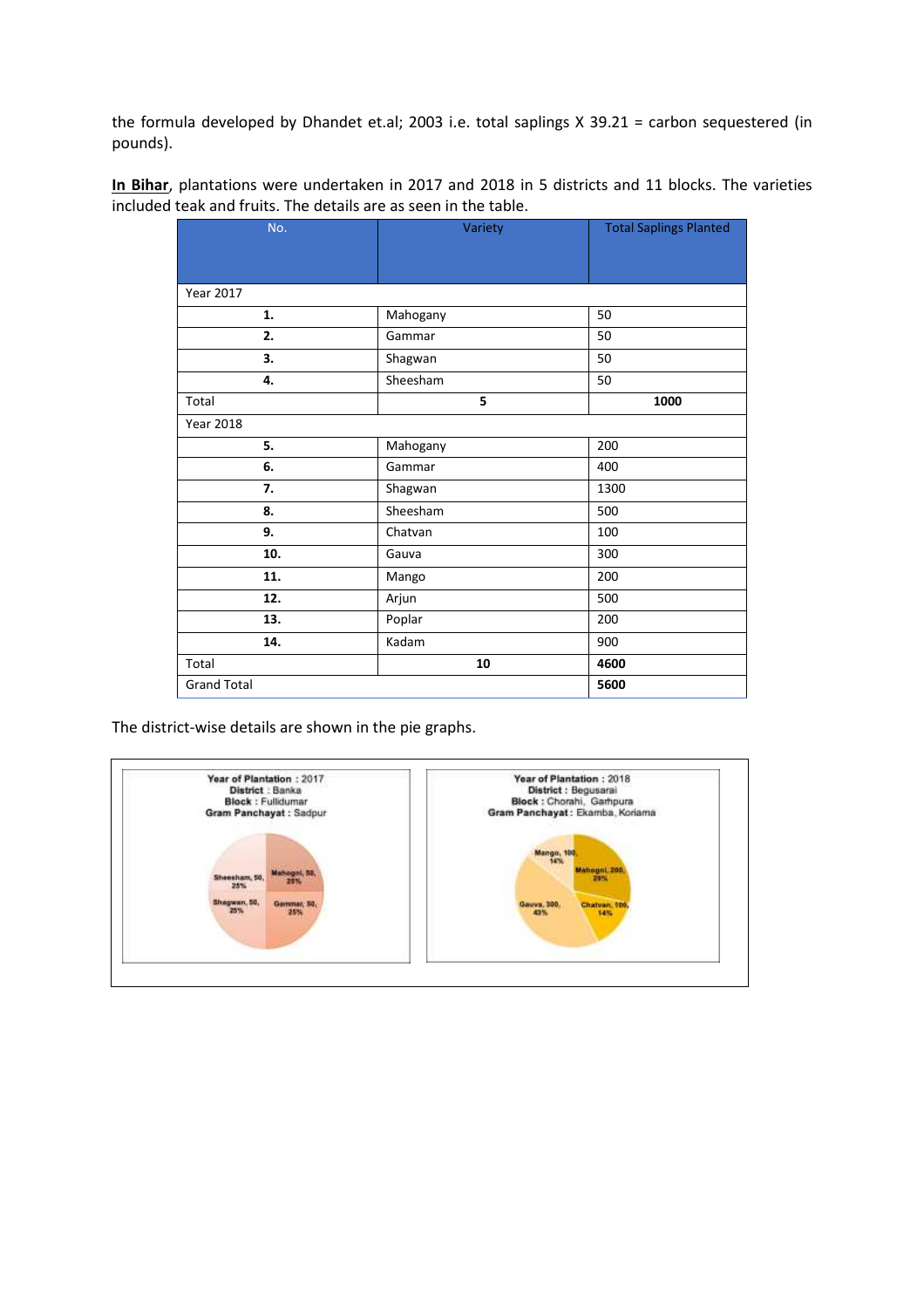

The **Carbon sequestered** would be 27.770 & 1,64,682 pounds respectively through 2-year-old and 1 year old saplings when they arrive at full maturity of the canopy.

**In Chhattisgarh**, plantation was undertaken on barren lands in 2018 and 2019 in 6 districts and 6 blocks mainly as block plantation. In 2018, 4.0 acres was covered while in 2019, 103.7 acres were covered bringing the total area under plantation to 107.7 acres over two consecutive years. A total of 33345 plants of 17 species were planted.

| No.               | <b>Variety</b>                                                 | <b>Total Saplings Planted</b> |  |  |  |  |
|-------------------|----------------------------------------------------------------|-------------------------------|--|--|--|--|
| <b>Year 2018</b>  |                                                                |                               |  |  |  |  |
| District: Mungeli |                                                                |                               |  |  |  |  |
| 1.                | Gauva                                                          | 1500                          |  |  |  |  |
| 2.                | Jamun                                                          | 100                           |  |  |  |  |
| 3.                | Lemon                                                          | 200                           |  |  |  |  |
| 4.                | Mango                                                          | 200                           |  |  |  |  |
| Total             | 4                                                              | 1000                          |  |  |  |  |
| <b>Year 2019</b>  |                                                                |                               |  |  |  |  |
|                   | Districts: Bilaspur, Kabirdham, Rajnandgaon, Sarguja, Surajpur |                               |  |  |  |  |
| 1.                | Guava                                                          | 932                           |  |  |  |  |
| 2.                | Jamun                                                          | 457                           |  |  |  |  |
| 3.                | Amla                                                           | 4853                          |  |  |  |  |
| 4.                | Jackfruit                                                      | 1520                          |  |  |  |  |
| 5.                | Gulmohar                                                       | 319                           |  |  |  |  |
| 6.                | Black Albizzia lebbek                                          | 6000                          |  |  |  |  |
| 7.                | White Albizzia lebbek                                          | 6000                          |  |  |  |  |
| 8.                | Sisum                                                          | 3000                          |  |  |  |  |
| 9.                | Gmelina arborea                                                | 3000                          |  |  |  |  |
| 10.               | Mango                                                          | 2200                          |  |  |  |  |
| 11.               | Java Plum                                                      | 100                           |  |  |  |  |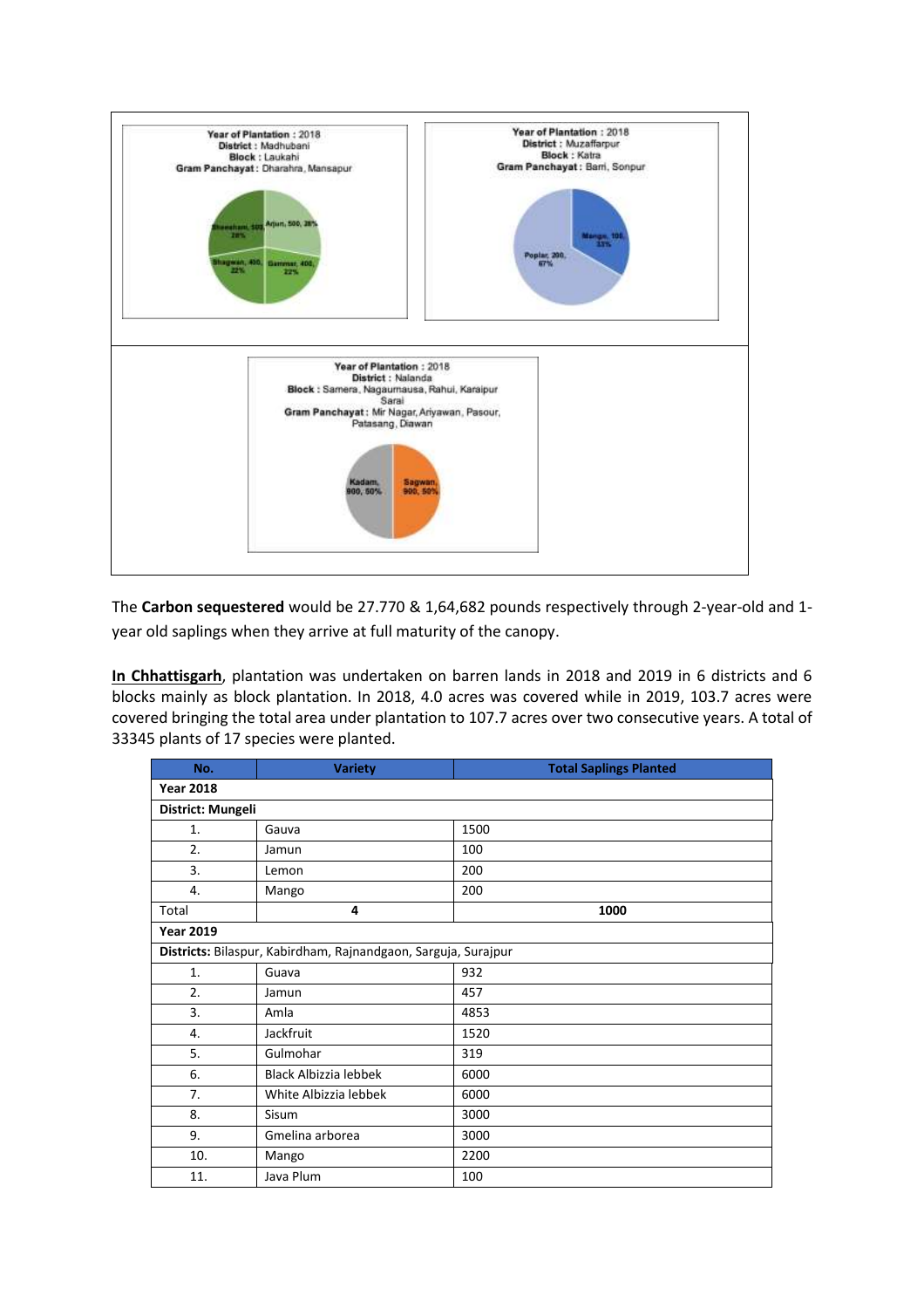| 12.                | Drumstick     | 150   |
|--------------------|---------------|-------|
| 13.                | Custard apple | 100   |
| 14.                | Lemon         | 1264  |
| 15.                | Sisam         | 350   |
| 16.                | <b>Neem</b>   | 700   |
| 17.                | Bamboo        | 1400  |
| Total              | 17            | 32345 |
| <b>Grand Total</b> | 17            | 33345 |

The district wise details are as shown in the pie graphs.



The **Carbon sequestered** would be 27.770 & 12,68,247 pounds respectively through 2-year-old and 1 year old saplings when they arrive at full maturity of the canopy.

In Odisha, plantation has been undertaken in 2019 in 2 districts – Nuapada and Keonjhar. The preferred varieties were mango, banana, teak, sal and chakunda. A total of 1040 saplings (planted in 5m\*5m) and 17360 saplings (planted in 10m\*10m) brought the total number to 18400 saplings on 61.3 acres of land.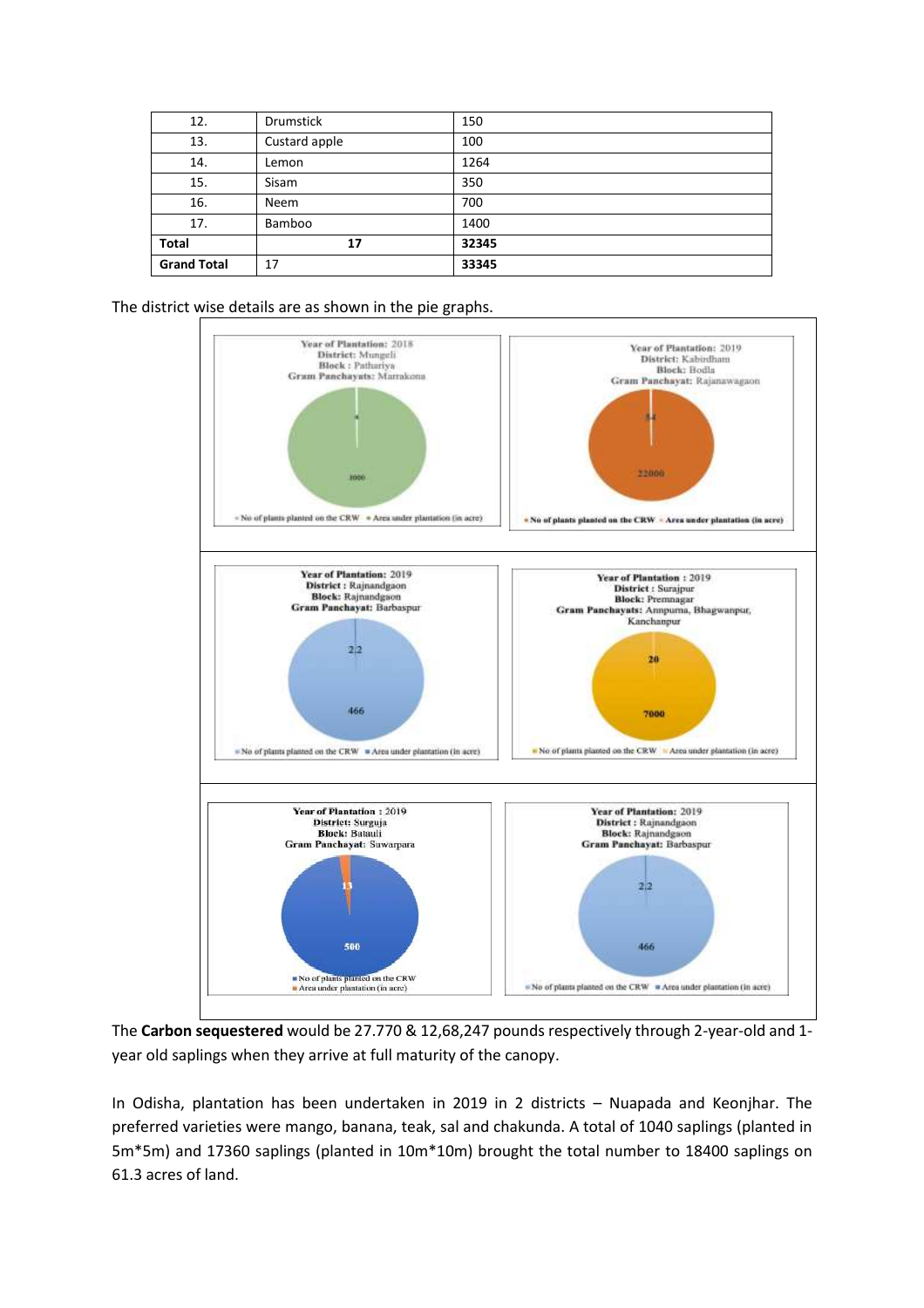| <b>Year of Plantation: October 2019</b> |                     |                                                                                     |                               |  |  |  |  |
|-----------------------------------------|---------------------|-------------------------------------------------------------------------------------|-------------------------------|--|--|--|--|
|                                         | District: Nuapada   |                                                                                     |                               |  |  |  |  |
| No.                                     | Variety             | Number of Saplings planted_5m*5m                                                    | Number of Saplings in 10m*10m |  |  |  |  |
| 1.                                      | Teak                |                                                                                     | 6000                          |  |  |  |  |
| 2.                                      | Chakunda, Teak, Sal |                                                                                     | 6000                          |  |  |  |  |
| 3.                                      | Mango               | 960                                                                                 |                               |  |  |  |  |
| 4.                                      | <b>Banana</b>       | 40                                                                                  |                               |  |  |  |  |
| 5.                                      | Mango               |                                                                                     | 200                           |  |  |  |  |
| 6.                                      | Mango               |                                                                                     | 720                           |  |  |  |  |
| 7.                                      | Teak                |                                                                                     | 3600                          |  |  |  |  |
| 8.                                      | Mango               |                                                                                     | 80                            |  |  |  |  |
| 9.                                      | Mango               |                                                                                     | 600                           |  |  |  |  |
| 10.                                     | Mango               |                                                                                     | 40                            |  |  |  |  |
| 11.                                     | Mango               |                                                                                     | 120                           |  |  |  |  |
| 12.                                     | <b>Banana</b>       | 40                                                                                  |                               |  |  |  |  |
| Total                                   | 12                  | 1040                                                                                | 17360                         |  |  |  |  |
|                                         |                     | District: Keonjhar (plantations are continuing at the time of drafting this report) |                               |  |  |  |  |
|                                         | Mango               |                                                                                     |                               |  |  |  |  |
|                                         | Cashew              |                                                                                     |                               |  |  |  |  |
|                                         | Papaya              |                                                                                     |                               |  |  |  |  |
|                                         | <b>Drumstick</b>    |                                                                                     |                               |  |  |  |  |

The district wise details are shown in the pie graphs.



The **Carbon sequestered** would be 27.770 & 12,68,247 pounds respectively through 2-year-old and 1 year old saplings when they arrive at full maturity of the canopy.

### <span id="page-12-0"></span>6. Socio-economic Indicators

Socio-economic indicators using a Farmer's survey captured data on economic wellbeing of beneficiary households by using agriculture production and productivity of the crops grown in the catchment area as proxies. The data was based on recall of respondents of occurrencesin the previous year. The survey covered 1748 farmers. The de-segregation of the farmers surveyed by community and land holdings is as shown below.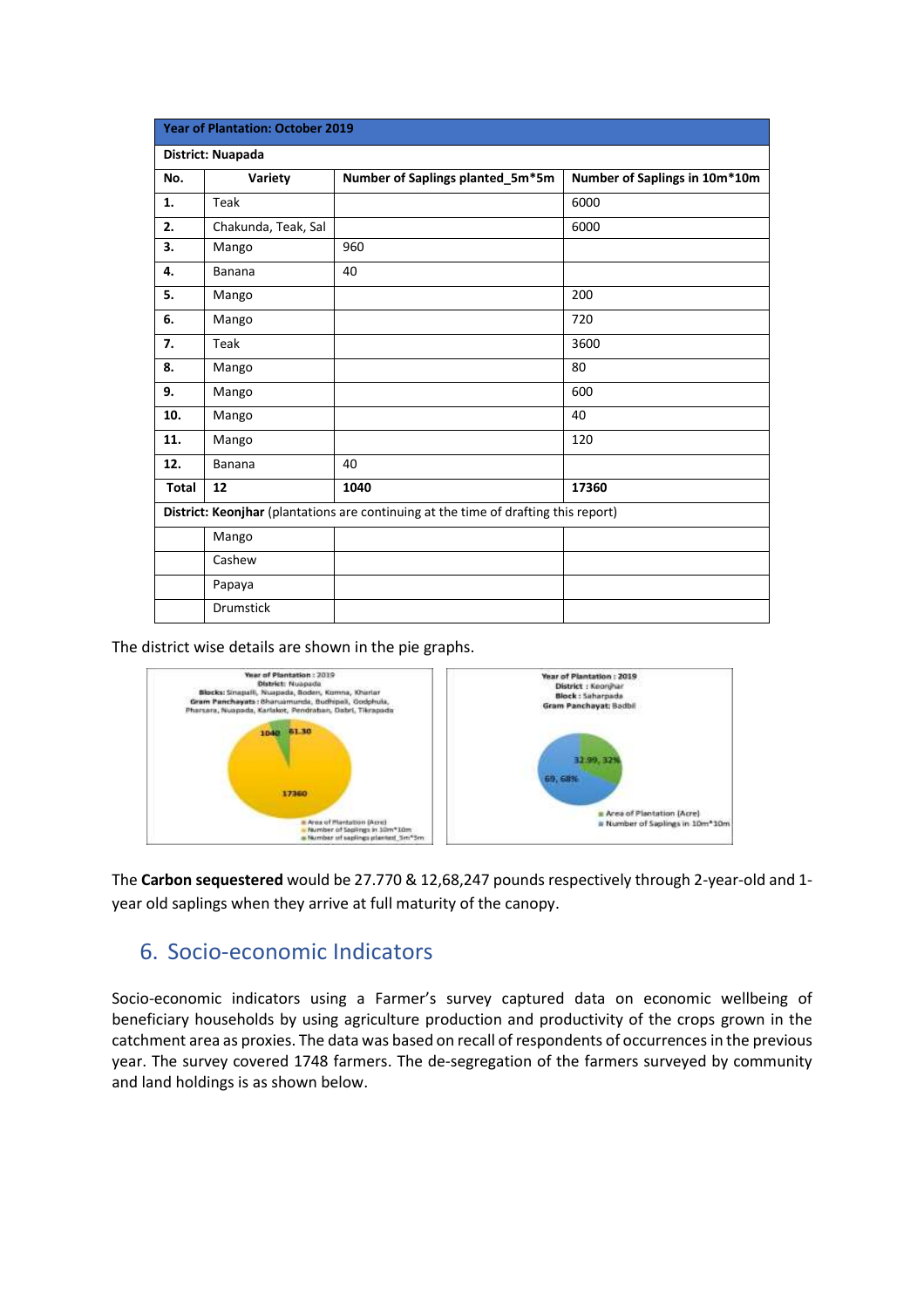



From the graphs above it is seen that

- In Bihar, 74.99% farmers surveyed were from the OBC, SC and ST groups while 25% of those surveyed were from the General category. In terms of land holdings, 317 of those surveyed are in the marginal farmer category.
- In Chhattisgarh, 95.93% of farmers surveyed were from the ST, OBC and SC categories while only 1.71% of those surveyed were from the General category. In terms of land holdings, 287 of those surveyed are in the marginal farmer category.
- In Odisha, 97.38% of farmers surveyed were from the ST, PVTG, OBC and SC categories while only 2.62% of those surveyed were from the General category. In terms of land holdings, 515 of those surveyed are in the small farmer category.

The respondents of the survey (gender desegregated) were as shown in the table below.

| <b>State</b> | Male | Female |
|--------------|------|--------|
| <b>Bihar</b> | 363  | 37     |
| Chhattisgarh | 468  | 42     |
| Odisha       | 831  | 79     |
| Total        | 1662 | 158    |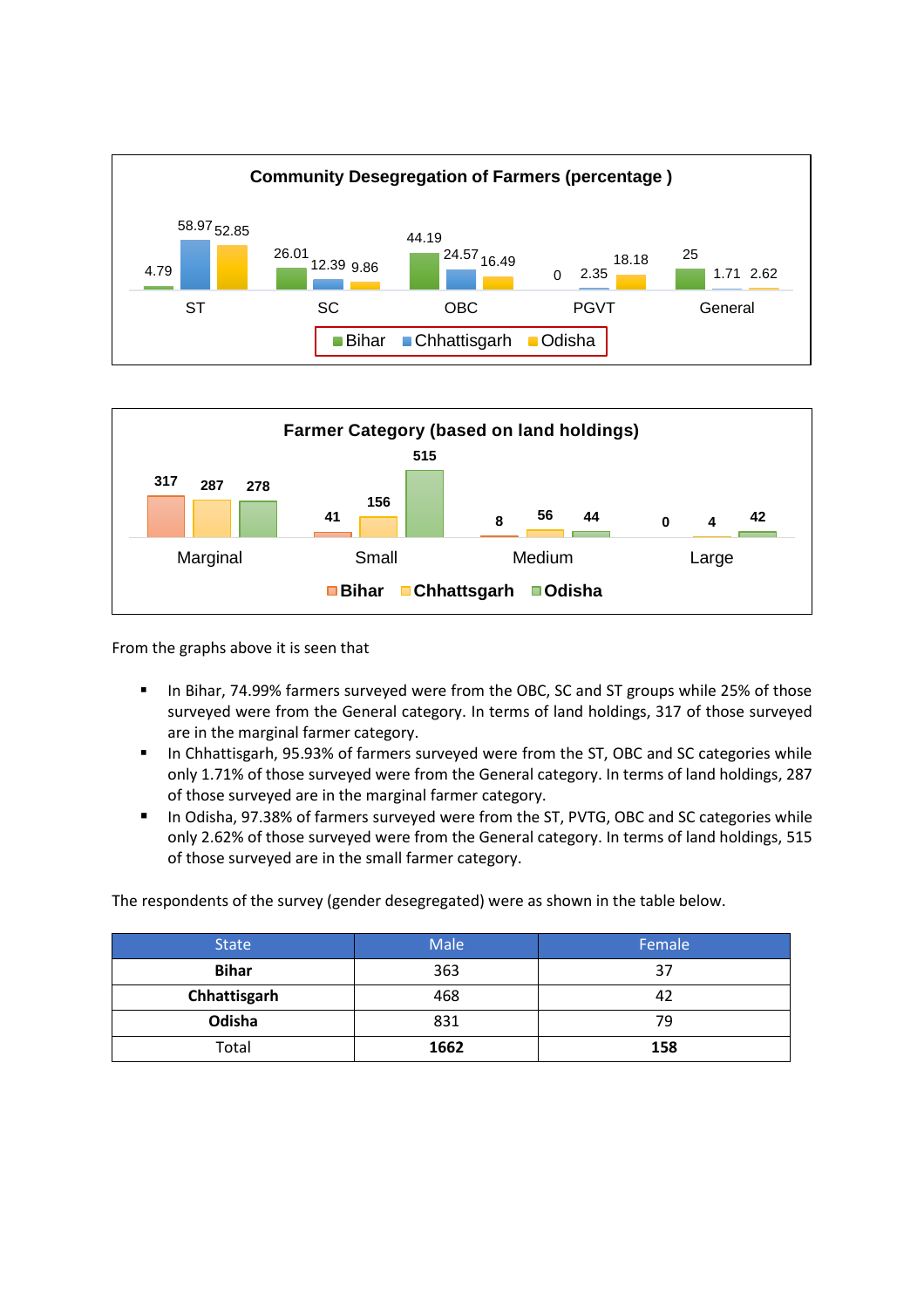#### **A. Cropping Intensity and Cropping Productivity**

The survey has shown that there has been an increase in cropping intensity and diversity across all the states on account of the increase in water availability following the construction of CRWs. The state wise details are as follows:

|                    |                   |                            | <b>Baseline %</b>               |                              | Post CRW %              |                                 |                                     |
|--------------------|-------------------|----------------------------|---------------------------------|------------------------------|-------------------------|---------------------------------|-------------------------------------|
| <b>District</b>    | <b>Block</b>      | <b>Net</b><br>Sown<br>Area | <b>Gross</b><br>Cropped<br>Area | <b>Cropping</b><br>Intensity | <b>Net Sown</b><br>Area | <b>Gross</b><br>Cropped<br>Area | <b>Cropping</b><br><b>Intensity</b> |
|                    | Fullidumar        | 63.18                      | 88.4                            | 139.91                       | 36.79                   | 57.40                           | 156.04                              |
|                    | Chanan            | 29.84                      | 45.8                            | 153.48                       | 35.20                   | 41.40                           | 117.61                              |
| <b>Banka</b>       | <b>Bousi</b>      | 13.88                      | 9.5                             | 68.44                        | 4.00                    | 5.00                            | 125.00                              |
|                    | Dhorayia          | 54.83                      | 105                             | 191.5                        | 28.00                   | 31.00                           | 110.71                              |
|                    | Chaurahi          | 3.11                       | 6.35                            | 204.18                       | 6.11                    | 6.46                            | 105.73                              |
| <b>Begusarai</b>   | Dandari           | 17.89                      | 34.28                           | 191.61                       | 94.74                   | 158.62                          | 167.43                              |
|                    | Garhpura          | 4.14                       | 8.43                            | 203.62                       | 21.75                   | 21.75                           | 100.00                              |
|                    | Mohanpur          | 26.68                      | 14.68                           | 55.02                        | 18.43                   | 19.752                          | 107.20                              |
| Gaya               | Tankuppa          | 29.37                      | 51.04                           | 173.78                       | 50.48                   | 52.18                           | 103.37                              |
|                    | Phatehpur         | 25.74                      | 34.5                            | 134.03                       | 39.92                   | 44.2                            | 110.72                              |
|                    | Azamnagar         | 37.05                      | 86.2                            | 232.65                       | 68.40                   | 68.4                            | 100.00                              |
| <b>Katihar</b>     | Balrampur         | 67.18                      | 92.63                           | 137.88                       | 119.80                  | 119.8                           | 100.00                              |
|                    | Barsoi            | 33.76                      | 45.5                            | 134.77                       | 75.40                   | 75.4                            | 100.00                              |
|                    | Falka             | 58.79                      | 58.6                            | 99.67                        | 135.50                  | 135.5                           | 100.00                              |
|                    | Aurai             | 14.72                      | 59.52                           | 404.34                       | 47.03                   | 41.63                           | 88.50                               |
| <b>Muzaffarpir</b> | Katra             | 52.64                      | 108.69                          | 206.47                       | 90.99                   | 25.88                           | 28.44                               |
|                    | Karaipur<br>Sarai | 32.85                      | 77.5                            | 235.92                       | 28.08                   | 26.204                          | 93.32                               |
| <b>Nalanda</b>     | Rahui             | 34.56                      | 69.97                           | 202.45                       | 40.21                   | 39.634                          | 98.58                               |
|                    | Sarmera           | 20.96                      | 42.44                           | 202.48                       | 19.44                   | 19.44                           | 100.00                              |

**. In Bihar** the overall status of cropping intensity in the Baseline and End Line are as shown in the table below.

The inferences from the above are as follows:

- Cropping intensity has increased from the Baseline of 154 to 174 at the End line. The contributory factors are as follows:
	- $\circ$  ICRG supported the restoration of the traditional ahar-pyne structures. Pynes are meant for water distribution therefore, the restoration of these structures has led to an increase in the irrigation potential of a wider area and therefore an increase in crops grown.
	- $\circ$  In districts where ICRG promoted the construction of individual ponds, there has been an increase in the diversity of crops. For instance, in Gaya, farmers are now cultivating maize and vegetables; in Banka oilseeds like mustard are being grown and in Katihar, bananas are being grown. In all these districts, there was only one crop grown earlier and the land remained fallow for one season because of non-availability of water.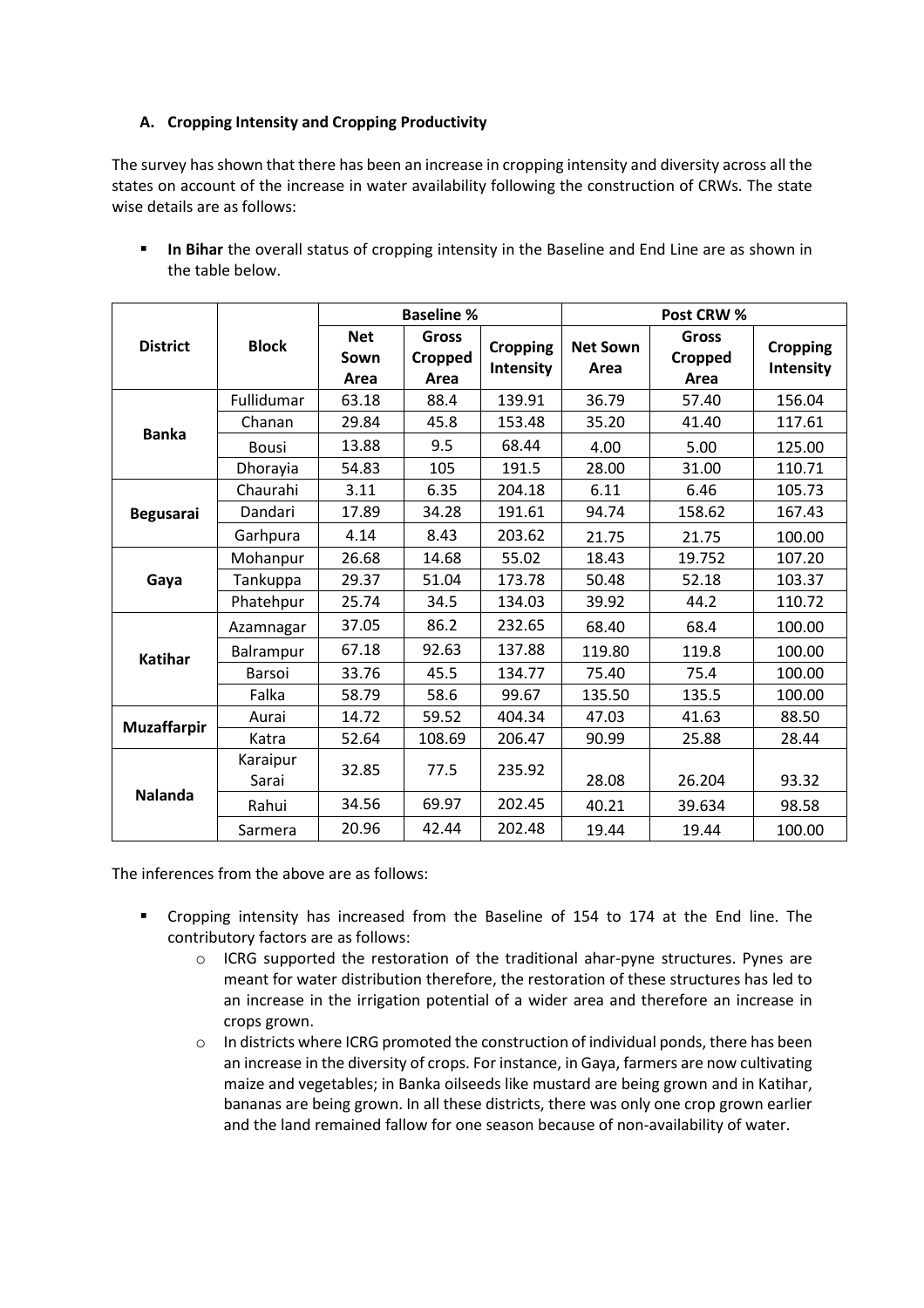- o The crop productivity has increased from 5.88 quintals per acre of kharif in the Baseline to 7.49 quintals per acre at the End line. The contributory factors are as follows:
	- The increase in the availability of water following the ICRG interventions has ensured the timely availability of water for irrigation.
	- Additionally, ICRG has promoted improvement in farming practices like seed and farm bed preparation – these have also helped in increasing productivity.
- **In Chhattisgarh** the overall status of cropping intensity are as shown in the table below.

|                       |              | <b>Baseline %</b>          |                                 |                              | Post CRW %                 |                                 |                              |                                              |
|-----------------------|--------------|----------------------------|---------------------------------|------------------------------|----------------------------|---------------------------------|------------------------------|----------------------------------------------|
| <b>District</b>       | <b>Block</b> | <b>Net</b><br>Sown<br>Area | <b>Gross</b><br>Cropped<br>Area | <b>Cropping</b><br>Intensity | <b>Net</b><br>Sown<br>Area | <b>Gross</b><br>Cropped<br>Area | <b>Cropping</b><br>Intensity | Change<br>in<br><b>Cropping</b><br>Intensity |
| <b>Bilaspur</b>       | Masturi      | 28                         | 28.2                            | 100.71                       | 56                         | 112                             | 200                          | 99.29                                        |
|                       | Jashpur      | 21.25                      | 33.75                           | 158.82                       | 12.5                       | 21                              | 168.00                       | 9.18                                         |
| Jashpur               | Kansabell    | 38.53                      | 38.53                           | 100.00                       | 38.8                       | 72                              | 185.57                       | 85.57                                        |
|                       | Farsabahar   | 45.02                      | 45.02                           | 100.00                       | 122.52                     | 241.84                          | 197.39                       | 97.39                                        |
|                       | <b>Bodla</b> | 80                         | 104                             | 130.00                       | 80.73                      | 160                             | 198.19                       | 68.19                                        |
| <b>Kabirdham</b>      | Pandriya     | 80                         | 81                              | 101.25                       | 83                         | 166                             | 200.00                       | 98.75                                        |
|                       | S.Lohara     | 72.99                      | 82.54                           | 113.08                       | 44.22                      | 85.08                           | 192.40                       | 79.32                                        |
|                       | Kavrdha      | 49.54                      | 70.68                           | 142.67                       | 73.7                       | 144.64                          | 196.26                       | 53.58                                        |
|                       | Kartala      | 21.81                      | 23.8                            | 109.12                       | 23.8                       | 46.6                            | 195.80                       | 86.67                                        |
| Korba                 | Pali         | 25.19                      | 26.93                           | 106.91                       | 30.43                      | 49.86                           | 163.85                       | 56.94                                        |
|                       | Podi Uproda  | 60.5                       | 62.99                           | 104.12                       | 58.62                      | 115.54                          | 197.10                       | 92.98                                        |
|                       | Sonhat       | 31.5                       | 31.5                            | 100.00                       | 47                         | 47                              | 100.00                       | 0.00                                         |
|                       | Mungeli      | 24.4                       | 51.1                            | 209.43                       | 50.1                       | 53.8                            | 107.39                       | $-102.04$                                    |
| Mungeli               | Pathariya    | 28.6                       | 37.1                            | 129.72                       | 37.37                      | 57.74                           | 154.51                       | 24.79                                        |
|                       | Lormi        | 30.5                       | 47.8                            | 156.72                       | 51.2                       | 60.3                            | 117.77                       | $-38.95$                                     |
|                       | Mohla        | 28                         | 33.64                           | 120.14                       | 29.78                      | 56.57                           | 189.96                       | 69.82                                        |
| Rajnandgaon           | Chuikhadan   | 30.91                      | 36.71                           | 118.76                       | 43.21                      | 55.82                           | 129.18                       | 10.42                                        |
|                       | Rajnandgaon  | 86.9                       | 90.26                           | 103.87                       | 92.76                      | 224.78                          | 242.32                       | 138.46                                       |
|                       | Lundra       | 22.4                       | 25.5                            | 113.84                       | 36.79                      | 52                              | 141.34                       | 27.50                                        |
| Surguja               | Sitapur      | 40.82                      | 40.82                           | 100.00                       | 43.33                      | 81.76                           | 188.69                       | 88.69                                        |
|                       | Batoli       | 51.5                       | 65.27                           | 126.74                       | 79.59                      | 121.46                          | 152.61                       | 25.87                                        |
| <b>State Total CG</b> |              | 898.36                     | 1057.14                         | 117.67                       | 1135.45                    | 2025.79                         | 178.41                       |                                              |

The inferences from the above are as follows:

- Cropping intensity has increased from the Baseline of 106.37 to 178.41 at the End line. The contributory factors are as follows:
	- $\circ$  The number of farmers who can take a kharif crop increased by 64% this indicates that CRWs have contributed to enhance the capacity of farmers to cultivate crops.
	- o The CRWs related to farm ponds and dug wells have proved effective in increasing crop intensity. In 8 Blocks there has been an increase of about 80% in crop intensity and in 4 Blocks the impact on crop intensity is between 50-80%. This indicates that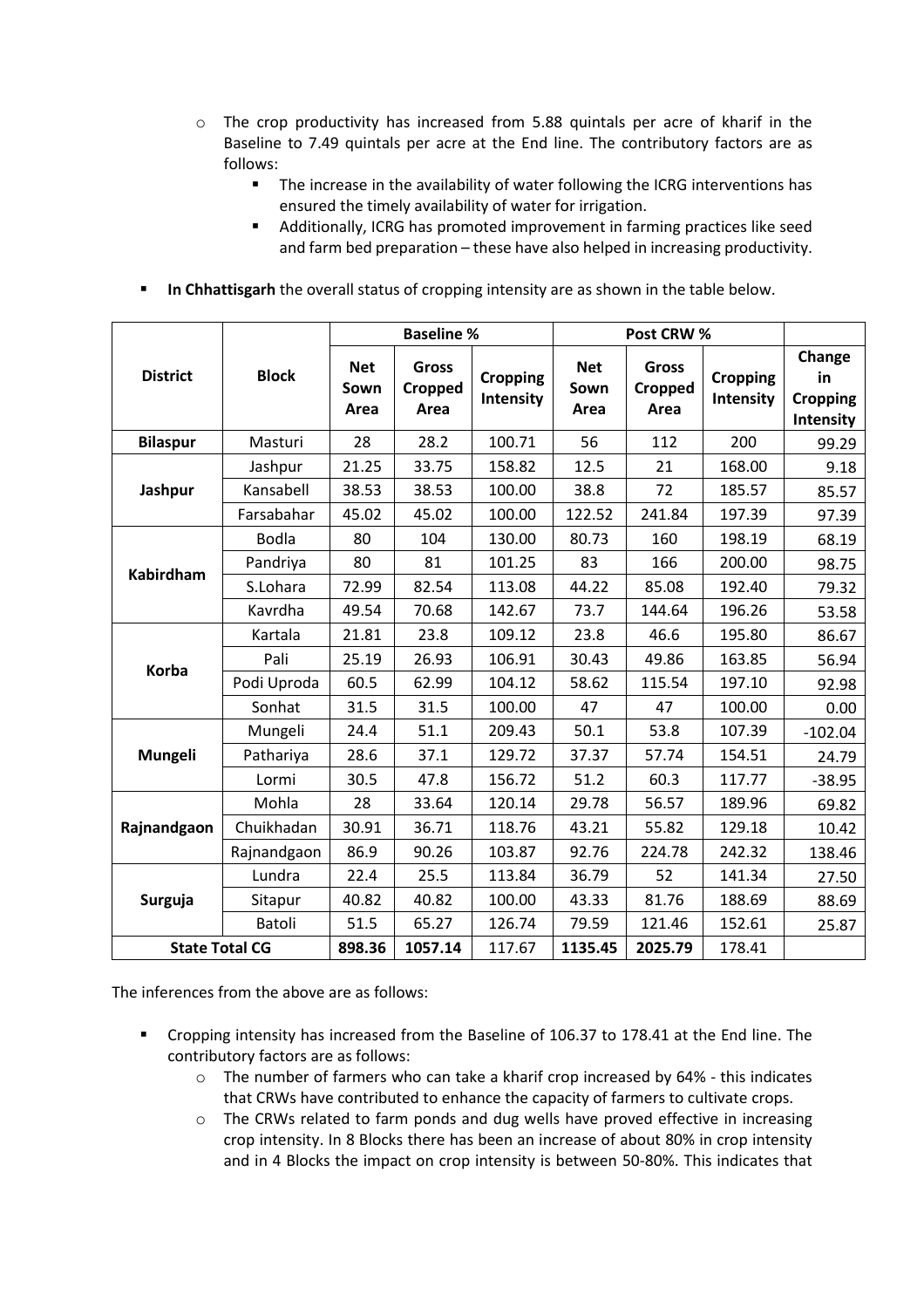CRWs have contributed to enhancing net sown area and most importantly helped in taking multiple crops from the same arable land in different seasons.

- o The crop productivity has also increased because of the increase in water availability for irrigation. Farmers have shown a preference for cultivation of paddy over more hardy crops like millet (Kabeerdham district). Paddy cultivation has increased because of availability of water for irrigation; the area under vegetables has increased although the area fluctuates (farmers are exploring commercially viable crops to enhance incomes). Although there has been an increase in the area under double crop, there has been limited impact on productivity of rabi crops.
- **In Odisha** the overall status of cropping intensity is as shown in the table below.

|                 |               |                            | <b>Baseline %</b>               |                              | Post CRW %              |                                 |                              |  |
|-----------------|---------------|----------------------------|---------------------------------|------------------------------|-------------------------|---------------------------------|------------------------------|--|
| <b>District</b> | <b>Block</b>  | <b>Net</b><br>Sown<br>Area | <b>Gross</b><br>Cropped<br>Area | <b>Cropping</b><br>Intensity | <b>Net Sown</b><br>Area | <b>Gross</b><br>Cropped<br>Area | <b>Cropping</b><br>Intensity |  |
|                 | Gudvela       | 51.87                      | 47.77                           | 108.58%                      | 47.17                   | 94.34                           | 200.00                       |  |
| <b>Balangir</b> | Deogaon       | 74.03                      | 42.26                           | 175.17%                      | 30.00                   | 60                              | 200.00                       |  |
|                 | Saintala      | 196.49                     | 103.75                          | 189.39%                      | 77.55                   | 155.1                           | 200.00                       |  |
|                 | Titilagarh    | 106.21                     | 327                             | 32.48%                       | 48.00                   | 96                              | 200.00                       |  |
|                 | Jhumpura      | 98.13                      | 77.5                            | 126.61%                      | 64.43                   | 128.6                           | 199.61                       |  |
|                 | Telkoi        | 19.7                       | 63.54                           | 31.00%                       | 66.00                   | 132                             | 200.00                       |  |
| Keonjhar        | Ghatgaon      | 52.48                      | 30.76                           | 170.59%                      | 48.71                   | 94.5                            | 194.01                       |  |
|                 | Saharpada     | 33.59                      | 25.61                           | 131.18%                      | 27.56                   | 188.68                          | 684.61                       |  |
|                 | Banspal       | 14.08                      | 40.7                            | 34.59%                       | 33.70                   | 67.4                            | 200.00                       |  |
|                 | Sadar         | 30.88                      | 100.85                          | 30.61%                       | 12.60                   | 25.2                            | 200.00                       |  |
|                 | Karlamunda    | 145.5                      | 47.5                            | 306.32%                      | 4.28                    | 4.55                            | 106.43                       |  |
|                 | Narla         | 106.7                      | 33.5                            | 318.52%                      | 1.68                    | 3.35                            | 200.00                       |  |
| Kalahandi       | Kesinga       | 119.8                      | 26.65                           | 449.51%                      | 1.10                    | $\overline{2}$                  | 181.82                       |  |
|                 | Golamunda     | 92.63                      | 37                              | 250.34%                      | 1.75                    | 3.5                             | 200.00                       |  |
|                 | Bhawanipatana | 97.32                      | 39.4                            | 247.00%                      | 1.97                    | 3.94                            | 200.00                       |  |
|                 | Lanjigarh     | 100.04                     | 39                              | 256.50%                      | 1.44                    | 2.88                            | 200.00                       |  |
|                 | Jamda         | 61.75                      | 35.2                            | 175.43%                      | 89.00                   | 70                              | 78.65                        |  |
|                 | Kusumi        | 86.45                      | 53.79                           | 160.72%                      | 107.58                  | 107.58                          | 100.00                       |  |
|                 | Kaptipada     | 13.38                      | 36.11                           | 37.05%                       | 36.11                   | 72.22                           | 200.00                       |  |
|                 | Khunta        | 22.95                      | 66                              | 34.77%                       | 40.85                   | 81.7                            | 200.00                       |  |
| Mayurbhanj      | Shamakhunta   | 27.05                      | 65                              | 41.62%                       | 74.00                   | 148                             | 200.00                       |  |
|                 | Bangiriposi   | 7.2                        | 54                              | 13.33%                       | 72.50                   | 145                             | 200.00                       |  |
|                 | <b>Bisoi</b>  | 17.85                      | 48.5                            | 36.80%                       | 64.66                   | 129.32                          | 200.00                       |  |
|                 | Udala         | 18.8                       | 47.5                            | 39.58%                       | 49.00                   | 98                              | 200.00                       |  |
|                 | Khariar       | 124.07                     | 50.23                           | 247.00%                      | 49.23                   | 98.46                           | 200.00                       |  |
|                 | Komna         | 129.13                     | 53.53                           | 241.23%                      | 49.28                   | 98.56                           | 200.00                       |  |
| <b>Nuapada</b>  | Sinapali      | 115.35                     | 47.2                            | 244.38%                      | 45.2                    | 90.4                            | 200.00                       |  |
|                 | Boden         | 103.74                     | 43.3                            | 239.58%                      | 40.8                    | 81.6                            | 200.00                       |  |
|                 | Nuapada       | 132.96                     | 41.5                            | 320.39%                      | 47.5                    | 95                              | 200.00                       |  |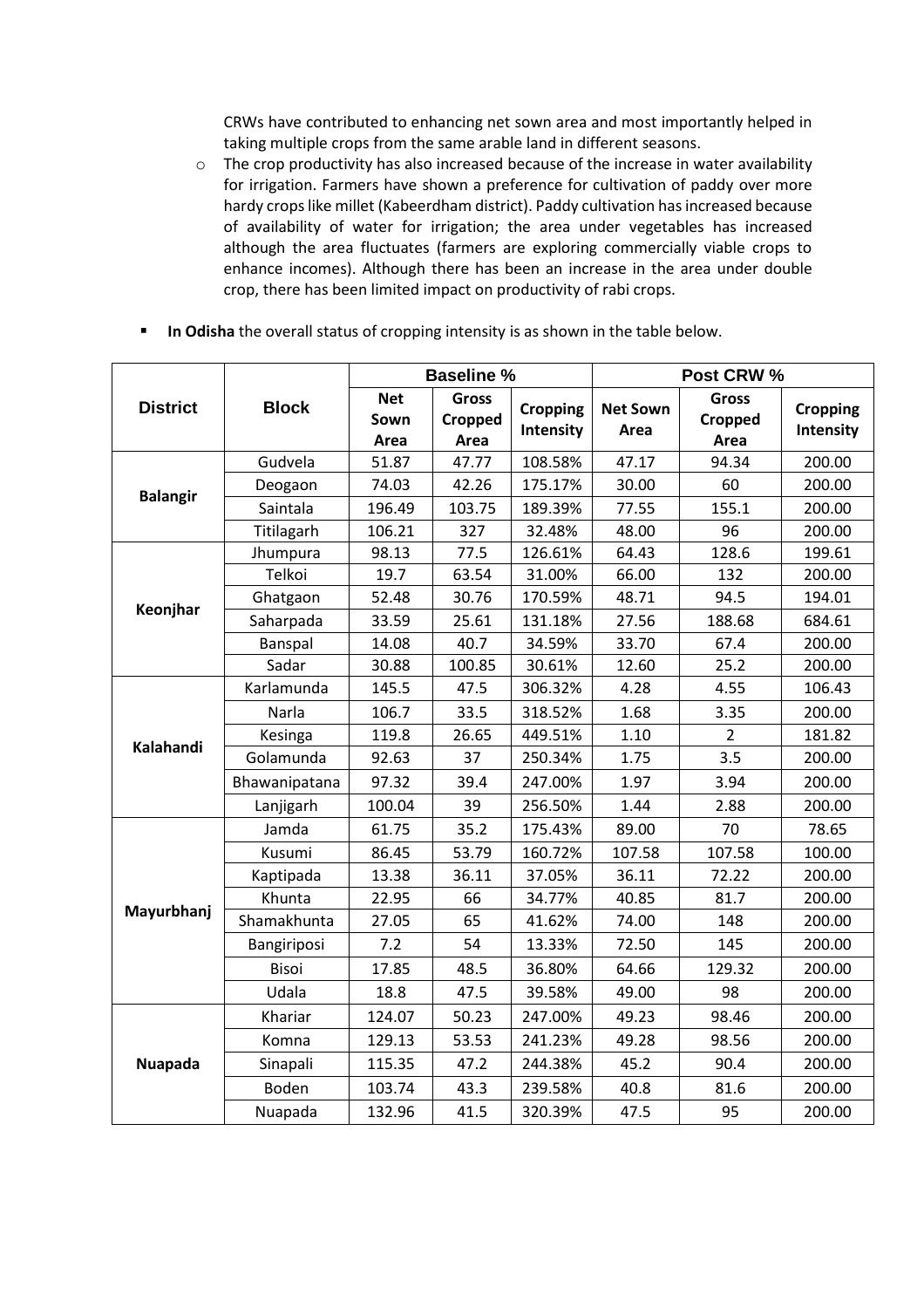The inferences from the above are as follows:

- Cropping intensity has increased on an average because of multi cropping in one year. This has been made possible because of the increase in irrigation potential created through the CRWs.
- Farmers have introduced short term varieties or drought resilient varieties these are an outcome of inputs provided under ICRG for improving the livelihoods of farmers.
- The crop productivity has increased from 4.46 quintals per acre of kharif to 6.98 quintals per acre of kharif. This is because more and more area is now assured of irrigation because of the CRWs. There has been convergence from other schemes at the CRW sites; more indirect beneficiaries are getting into diverse farming practices. The Odisha Livelihood Mission has made funds available for adoption of climate smart livelihood practices.

#### B. **Production and Productivity**

The overall position of production and productivity of key crops in the project states is shown in the table below.

| <b>Kharif Season</b> | <b>Area(In Acres)</b> |          | <b>Produce(In quintals)</b> |          | <b>Productivity</b> |          |  |
|----------------------|-----------------------|----------|-----------------------------|----------|---------------------|----------|--|
| <b>Bihar</b>         | <b>Baseline</b>       | Post CRW | <b>Baseline</b>             | Post CRW | <b>Baseline</b>     | Post CRW |  |
| <b>Rice</b>          | 484.71                | 6370.92  | 5874.09                     | 4830.7   | 12.12               | 0.76     |  |
| Arhar                | 4.32                  | 2.96     | 19.12                       | 22.9     | 4.43                | 7.74     |  |
| <b>Vegetables</b>    | 0.5                   | 3        | 2.8                         | 69       | 5.6                 | 23       |  |
| Chattisgarh          |                       |          |                             |          |                     |          |  |
| <b>Rice</b>          | 685.15                | 468.05   | 5328.2                      | 5425.2   | 7.78                | 11.59    |  |
| Arhar                | 56.18                 | 27.78    | 114.16                      | 37.18    | 2.03                | 1.34     |  |
| <b>Vegetables</b>    | 5.2                   | 7.26     | 38.86                       | 40.85    | 7.47                | 5.63     |  |
| Odisha               |                       |          |                             |          |                     |          |  |
| <b>Rice</b>          | 1475.83               | 1294.34  | 7571.68                     | 10248.04 | 5.13                | 7.92     |  |
| Arhar                | 12.25                 | 8.13     | 17.46                       | 31.39    | 2.15                | 3.86     |  |
| <b>Vegetables</b>    | 10.91                 | 14.69    | 48.63                       | 102.6    | 4.46                | 6.98     |  |
| Total (3 States)     | 2735.05               | 8197.13  | 19015                       | 20807.86 | 51.17               | 68.82    |  |
| Average              | 911.68                | 2732.37  | 6338.33                     | 6935.95  | 17.05               | 22.94    |  |

There has been an increase in the area and productivity in all 3 states following assured irrigation linked to the various CRW interventions, livelihood improvement support through making available additional funds, farm inputs and linkages with other government programmes. Some noteworthy outcomes are as follows:

- The table above shows that in Bihar, there has been a decrease in the under arhar (from 4.32 acres to 2.96 acres) while the productivity has increased from 4.43 quintals per acre to 7.74 quintals per acre. The farmers grow a 9 month cycle crop. ICRG has provided inputs on improving farming practices especially in seed treatment and maintaining distance between rows and lines of crops – these have contributed to increase in productivity.
- In Bihar in W. Champaran, Madhubani and Muzaffarpur districts, vegetable cultivation is now seen following the construction of CRWs. The borewells around the CRWs have increased